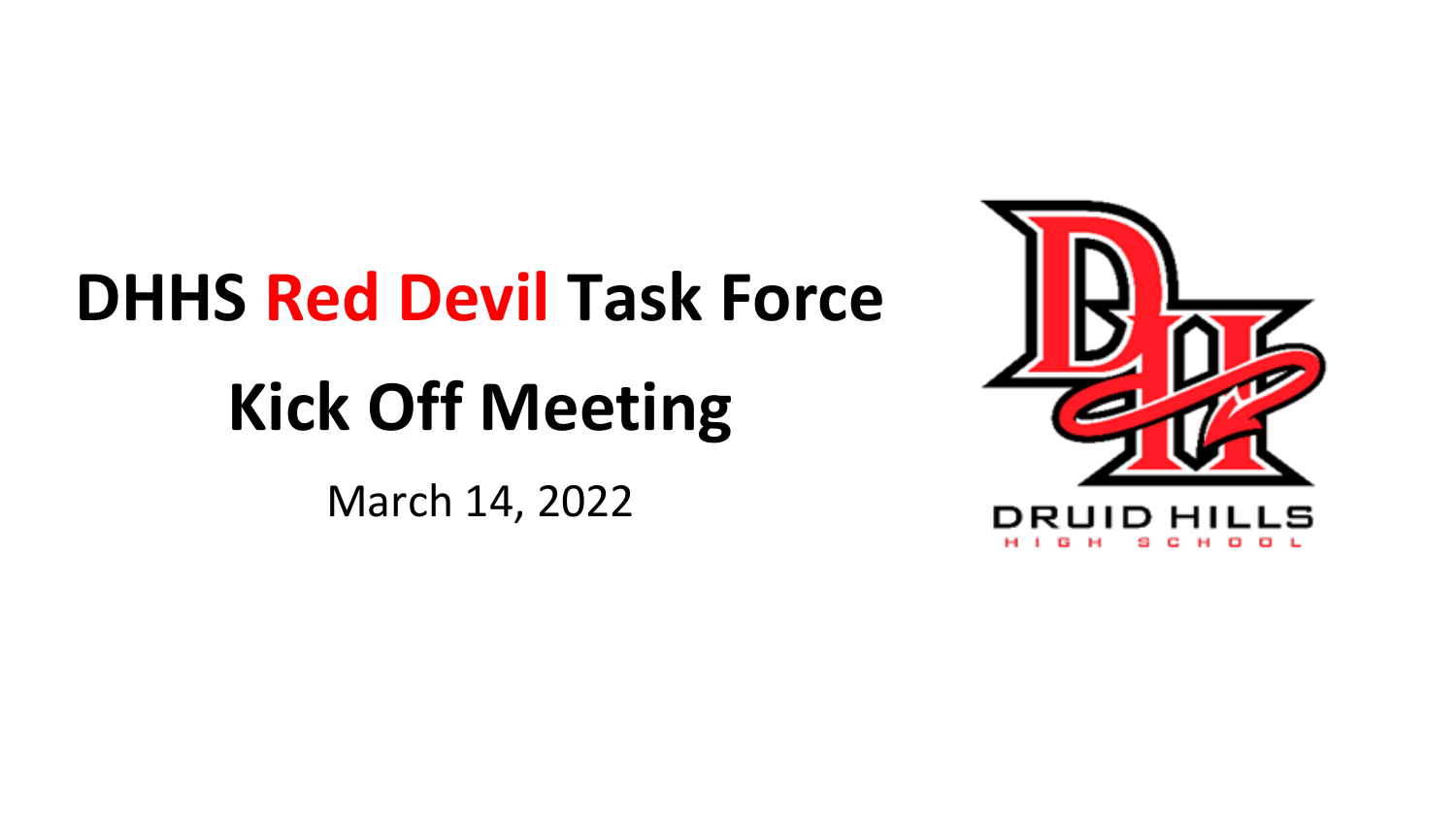# **Tonight's Agenda**



- 1. Why Are We Here? The Current Situation
- 2. Just The Facts…DHHS Facility Overview & Scores
- 3. DeKalb County School District Board Feb. 25 Meeting
- 4. What Is The Resistance to a DHHS Remodel?
- 5. Path Forward…What You Can Do To Help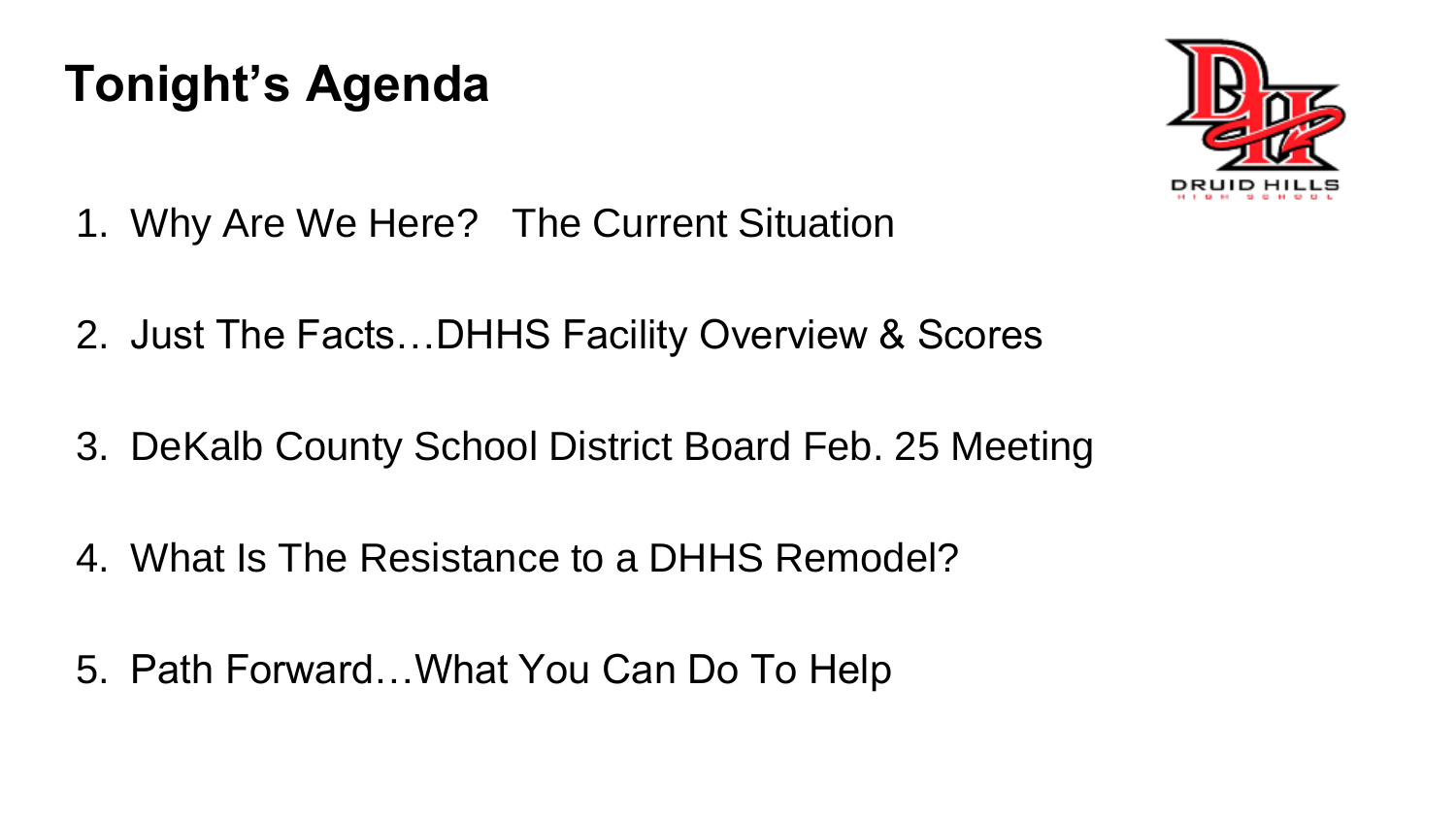# Why Are We Here?

#### **Druid Hills High School …**



- 1. A **90+ year old campus** composed of 7 buildings from various eras, the oldest educational facilities still in use in the DeKalb County School District (DCSD) system.
- 2. This Frankensteined together approach has created a campus with multiple **space, security, health and safety issues** that have been ignored over the years.
- 3. The DHHS campus requires a **Remodel** and **Modernization** to bring us at minimum to a standard of what DCSD has provided their other district high schools.
- 4. DCSD commissioned \$2MM to Perkins & Will, the global architecture & design firm, to conduct an analysis of DCSD facilities and create a **10-year Comprehensive Master Plan**. Perkins & Will placed a **DHHS Remodel & Modernization estimated at \$52MM** among the priority list of projects.
- 5. On Feb. 25, **DCSD Board voted 4 to 2 to remove DHHS from a facility priority list** submitted to the State; **DHHS was THE ONLY project recommended by professionals removed by the Board.**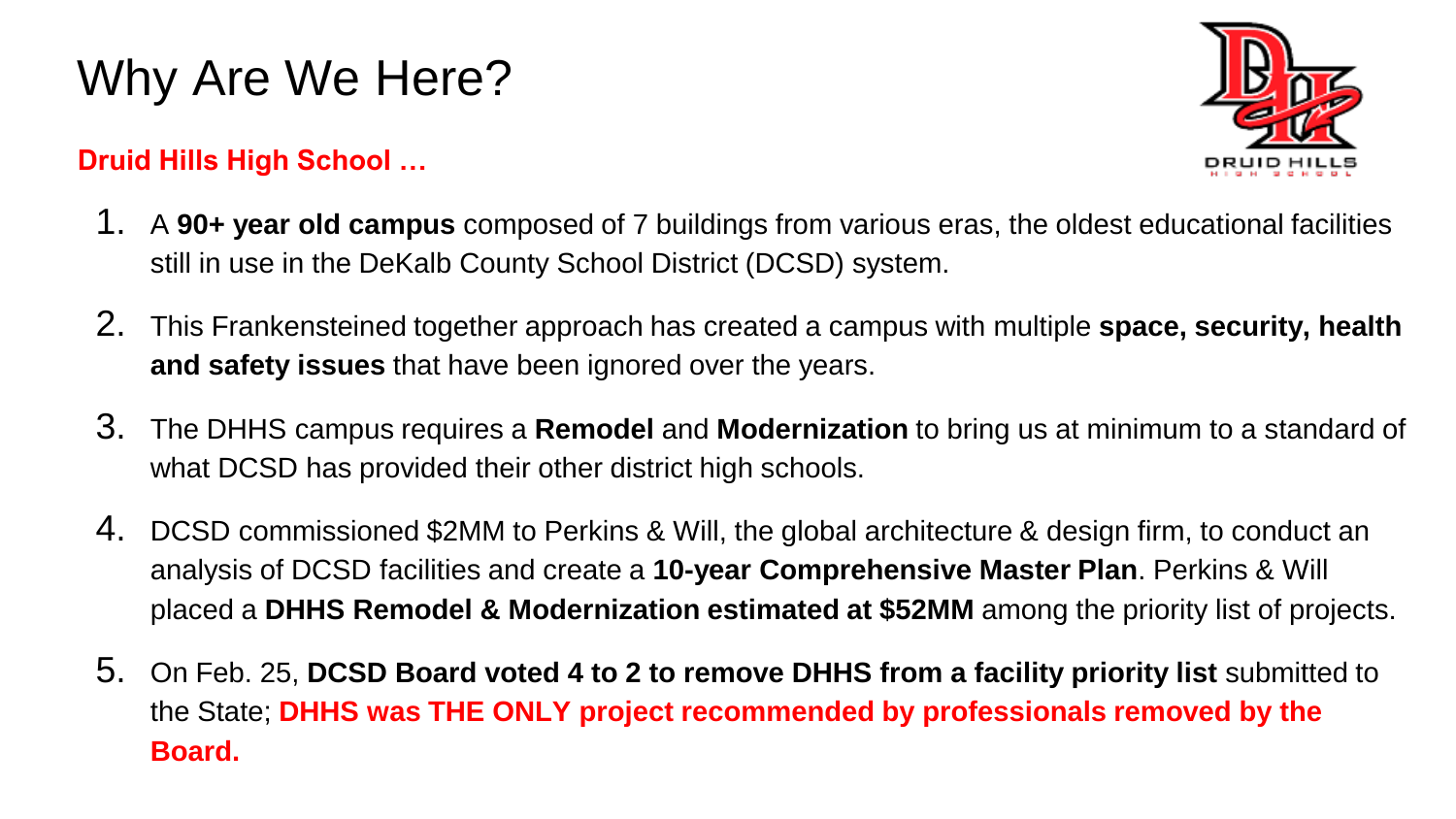## Just The Facts…





### **Preliminary Building Inventory:**

Variety of Building Construction type ranging from 1924 thru 2009:

5010 - Original Building 1924 Original Gymnasium 1930's 5011 - Gymnasium 1965 5020 - Original Elementary School 1950 5021 - Addition 1953 5030 - Cafeteria 1961 5040 - Science Classroom Addition 2010

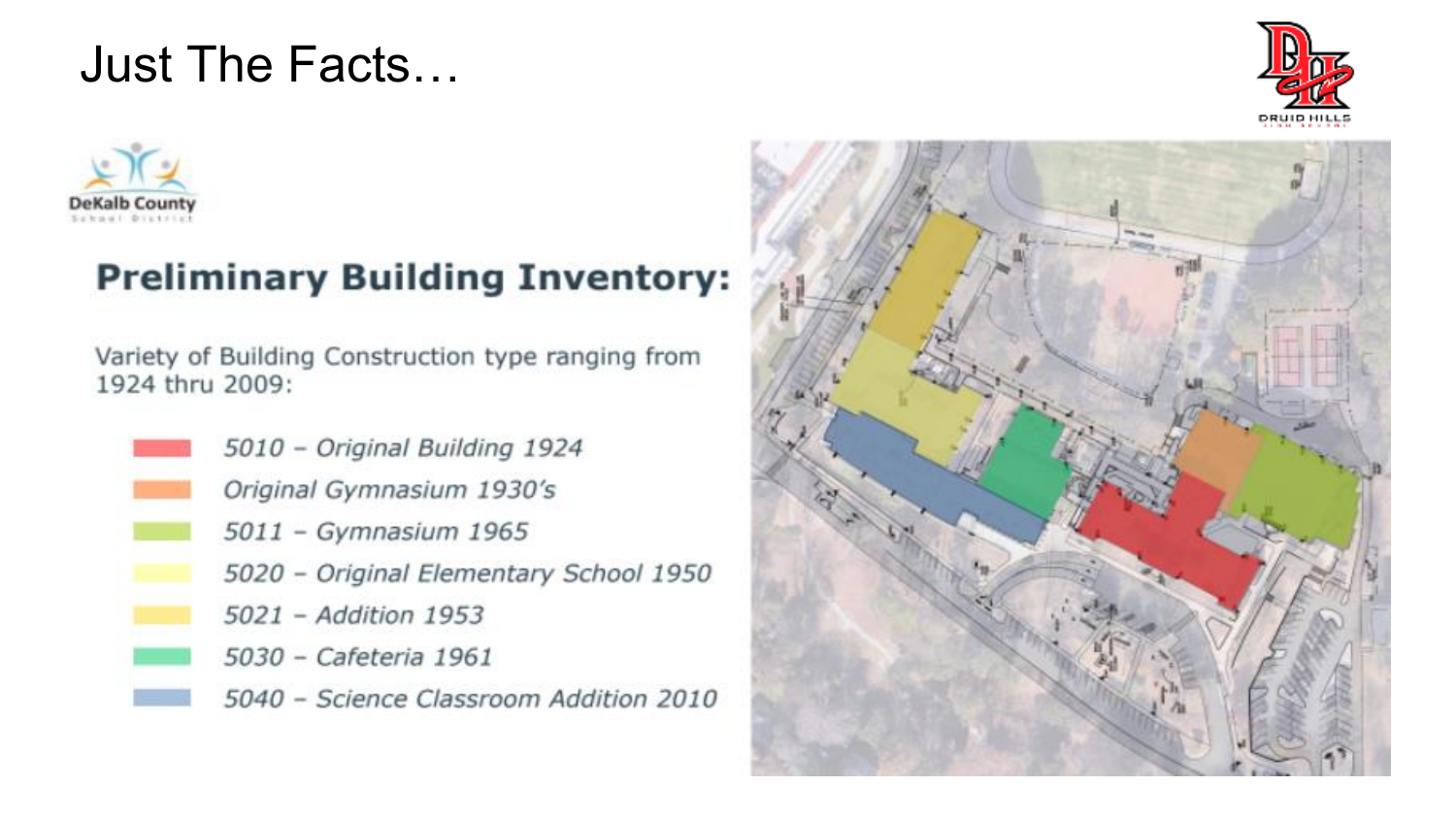#### DRUID HILLS HIGHS SCHOOL FCA SCORE **= 69.82%**

<https://www.dekalbschoolsga.org/applications/operations/CMP/FCA/druid-hills-hs.pdf> *27 page report on file highlighting deficiencies and cost to repair or replace*

### **Summary of Findings**

The table below summarizes the condition findings at Druid Hills High School.

Table 1: Facility Condition by Building



**CONTRACTOR CONTRACTOR** 

| Number                | <b>Building Name</b>                 | <b>Current</b><br><b>Deficiencies</b> | 5-Year Life<br><b>Cycle Cost</b> | <b>Yrs 6-10 Life</b><br><b>Cycle Cost</b> | <b>Total 5 Yr Need</b><br>$(Yr 1-5 + Current$<br>Defs) | <b>Total 10 Yr Need</b><br>(Yr 1-10 + Current<br>Defs) | Replacement<br>Cost | <b>FCA</b><br>Score |
|-----------------------|--------------------------------------|---------------------------------------|----------------------------------|-------------------------------------------|--------------------------------------------------------|--------------------------------------------------------|---------------------|---------------------|
| <b>Exterior Site</b>  |                                      |                                       |                                  |                                           |                                                        |                                                        |                     |                     |
|                       | <b>Exterior Site</b>                 | \$52,797                              | \$0                              | \$229,423                                 | \$52,797                                               | \$282,220                                              |                     |                     |
| Permanent Building(s) |                                      |                                       |                                  |                                           |                                                        |                                                        |                     |                     |
| 5010                  | Building 5010                        | \$1,644,473                           | \$4,022,527                      | \$4,132,802                               | \$5,667,000                                            | \$9,799,802                                            | \$21,852,170        | 74.07%              |
| 5011                  | Building 5011                        | \$630,446                             | \$2,912,055                      | \$2,307,377                               | \$3,542,501                                            | \$5,849,878                                            | \$9,839,446         | 64.00%              |
| 5020                  | Building 5020                        | \$1,416,828                           | \$1,362,240                      | \$779,400                                 | \$2,779,068                                            | \$3,558,468                                            | \$6,102,781         | 54.46%              |
| 5021                  | Building 5021                        | \$1,718,422                           | \$1,584,517                      | \$650,541                                 | \$3,302,940                                            | \$3,953,481                                            | \$7,848,317         | 57.92%              |
| 5030                  | Building 5030                        | \$837,081                             | \$978,279                        | \$136,534                                 | \$1,815,360                                            | \$1,951,894                                            | \$4,188,288         | 56.66%              |
| 5040                  | Building 5040                        | \$102,428                             | \$1,124,289                      | \$2,364,384                               | \$1,226,717                                            | \$3,591,102                                            | \$11,099,850        | 88.95%              |
|                       | Sub Total for Permanent Building(s): | \$6,349,678                           | \$11,983,907                     | \$10,371,038                              | \$18,333,586                                           | \$28,704,624                                           | \$60,930,852        |                     |
|                       | <b>Total for Site:</b>               | \$6,402,475                           | \$11,983,907                     | \$10,600,462                              | \$18,386,383                                           | \$28,986,845                                           | \$60,930,852        | 69.82%              |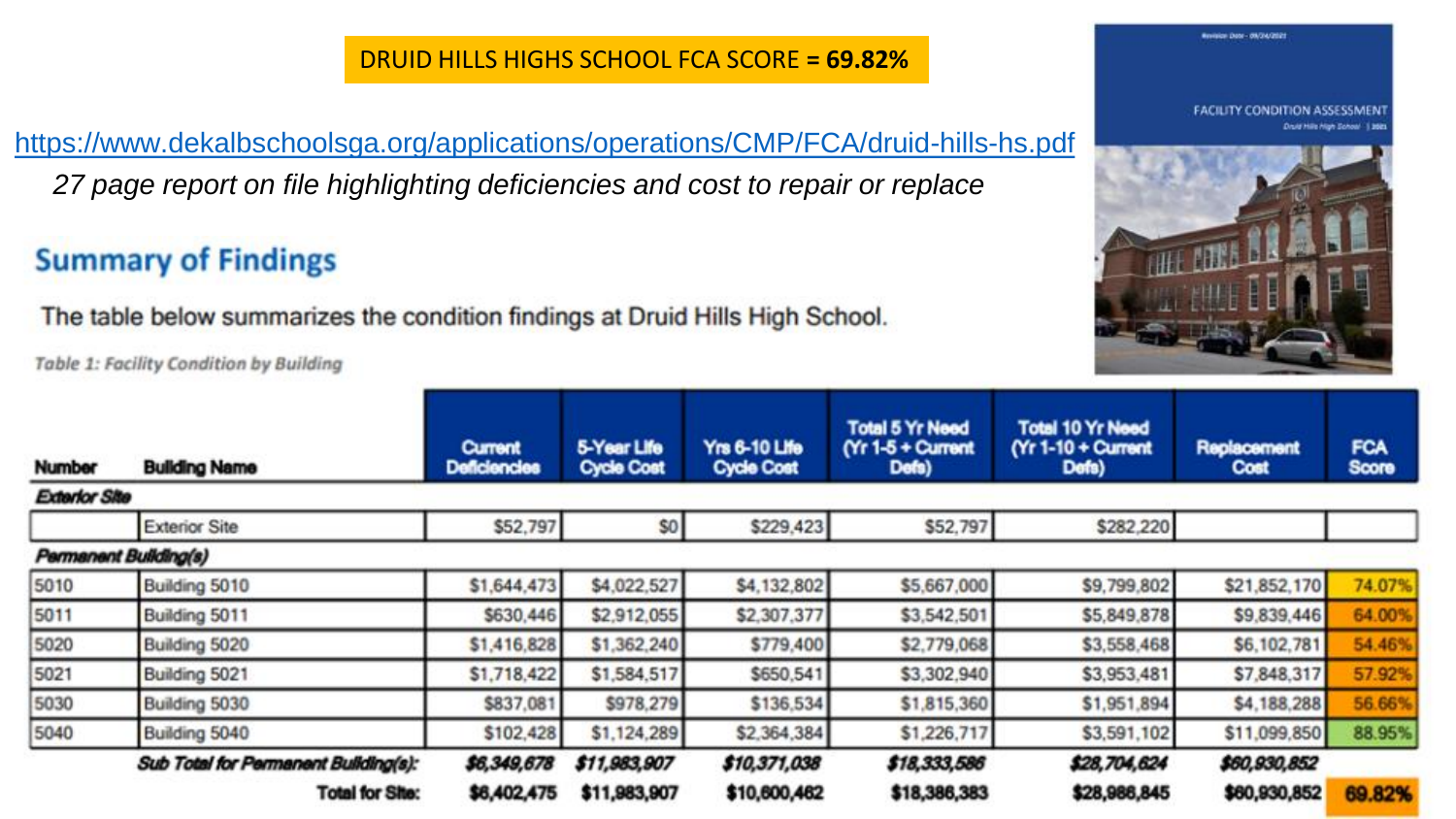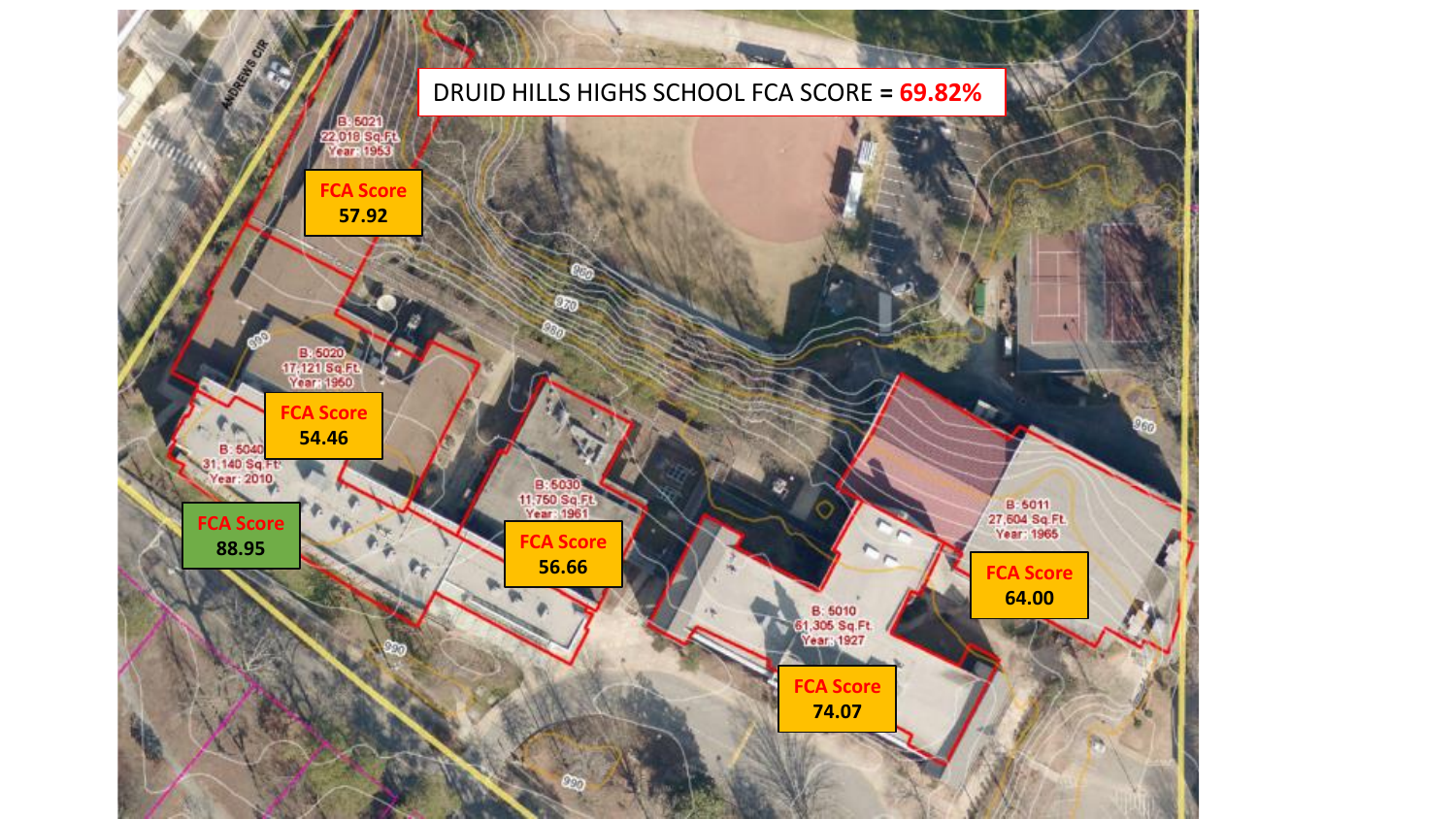#### **DEKALB COUNTY HIGH SCHOOL FCA & ESA SCORES**

|                       | <b>Facility</b>  |
|-----------------------|------------------|
|                       | <b>Condition</b> |
| Arabia Mountain HS    | 96.4             |
| Chamblee HS           | 91.2             |
| Cedar Grove HS        | 88.5             |
| Tucker HS             | 87.5             |
| Miller Grove HS       | 86.7             |
| <b>Redan HS</b>       | 86.0             |
| Southwest DeKalb HS   | 85.3             |
| Cross Keys HS         | 83.9             |
| Towers HS             | 83.2             |
| Dunwoody HS           | 82.6             |
| Lakeside HS           | 79.2             |
| Lithonia HS           | 77.9             |
| McNair HS             | 75.8             |
| Stone Mountain HS     | 75.5             |
| Stephenson HS         | 74.7             |
| <b>Druid Hills HS</b> | 69.8             |
| Columbia HS           | 67.9             |
| MLK HS                | 65.75            |
| Clarkston HS          | 65.2             |

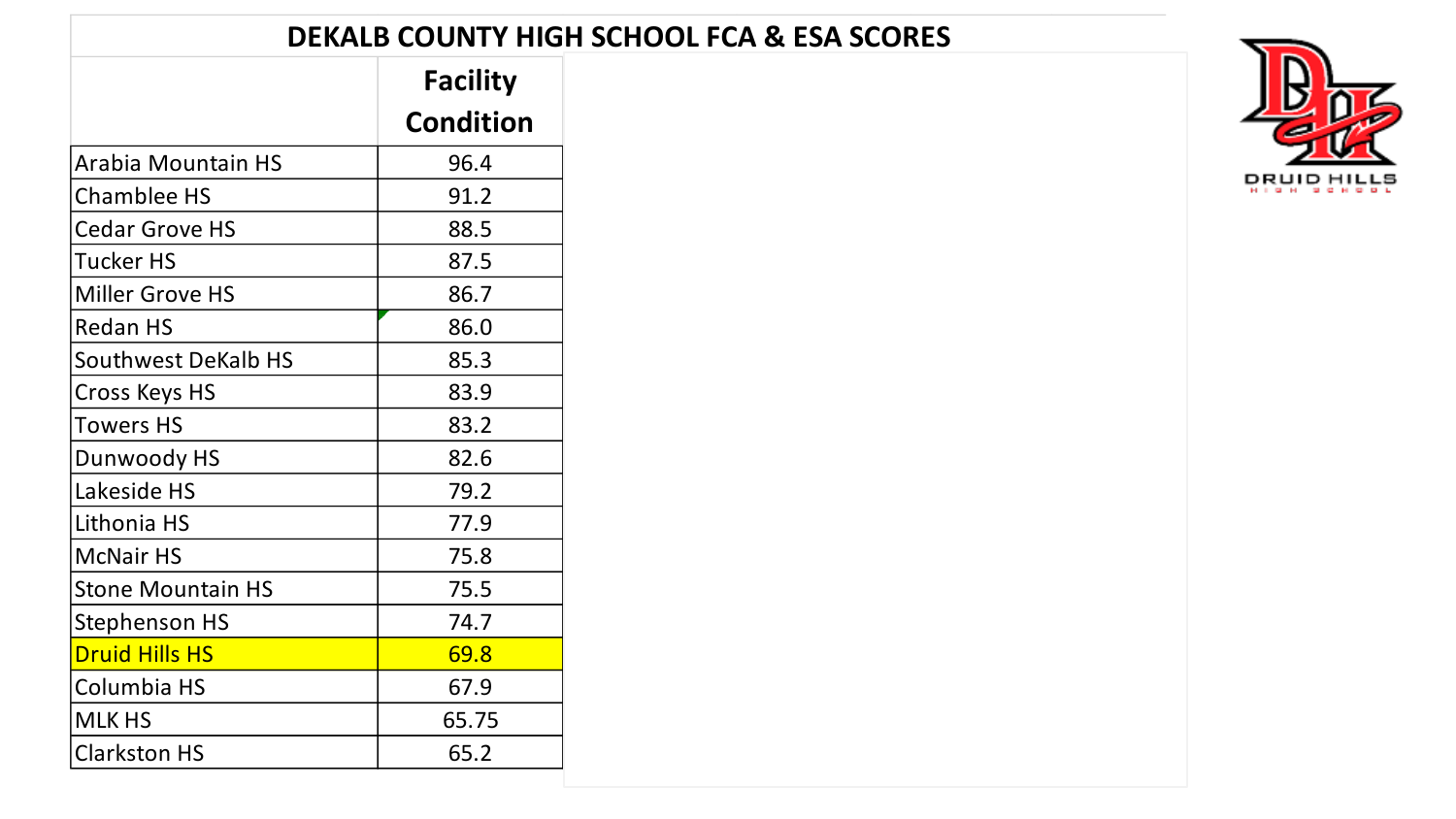#### **DEKALB COUNTY HIGH SCHOOL FCA & ESA SCORES**

|                          | <b>Facility</b>  | <b>Educational</b> |
|--------------------------|------------------|--------------------|
|                          | <b>Condition</b> | <b>Suitability</b> |
| Arabia Mountain HS       | 96.4             | 73.6               |
| Chamblee HS              | 91.2             | 73.3               |
| Cedar Grove HS           | 88.5             | 62.4               |
| <b>Tucker HS</b>         | 87.5             | 69.8               |
| Miller Grove HS          | 86.7             | 71.5               |
| Redan HS                 | 86.0             | 71.1               |
| Southwest DeKalb HS      | 85.3             | 61.8               |
| Cross Keys HS            | 83.9             | 55.4               |
| <b>Towers HS</b>         | 83.2             | 70.8               |
| Dunwoody HS              | 82.6             | 64.6               |
| Lakeside HS              | 79.2             | 61.0               |
| Lithonia HS              | 77.9             | 60.2               |
| <b>McNair HS</b>         | 75.8             | 65.4               |
| <b>Stone Mountain HS</b> | 75.5             | 67.2               |
| Stephenson HS            | 74.7             | 67.7               |
| <b>Druid Hills HS</b>    | 69.8             | 57.6               |
| Columbia HS              | 67.9             | 59.6               |
| MLK HS                   | 65.75            | 80.3               |
| Clarkston HS             | 65.2             | 72.4               |

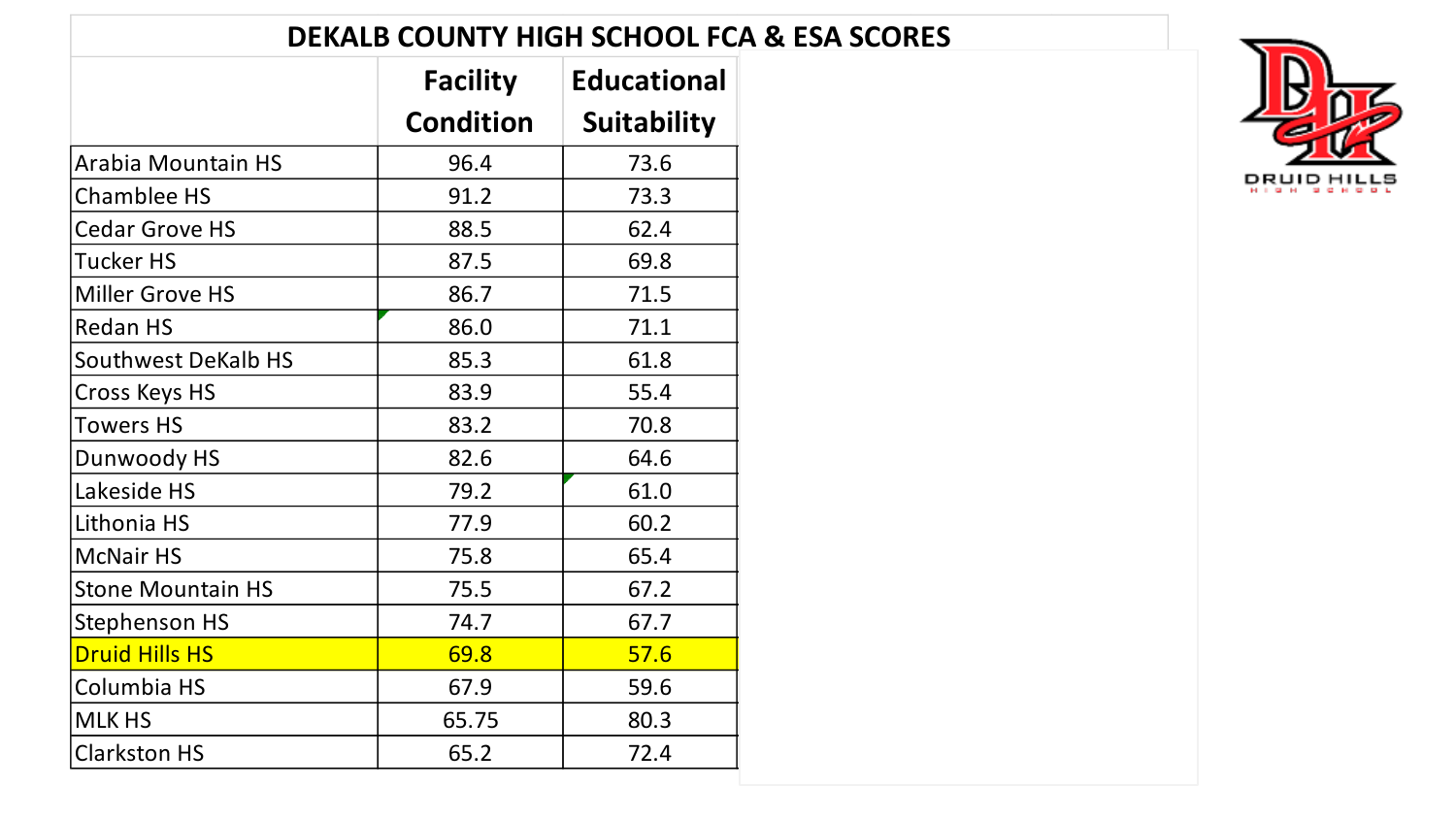| <b>DEKALB COUNTY HIGH SCHOOL FCA &amp; ESA SCORES</b> |                                     |                                          |                  |                               |                |  |  |  |  |
|-------------------------------------------------------|-------------------------------------|------------------------------------------|------------------|-------------------------------|----------------|--|--|--|--|
|                                                       | <b>Facility</b><br><b>Condition</b> | <b>Educational</b><br><b>Suitability</b> | <b>Avg Score</b> | <b>Board</b><br><b>Member</b> | <b>Region</b>  |  |  |  |  |
| Arabia Mountain HS                                    | 96.4                                | 73.6                                     | 85.0             | Turner                        | 5              |  |  |  |  |
| Chamblee HS                                           | 91.2                                | 73.3                                     | 82.3             | Hill                          | $\mathbf 1$    |  |  |  |  |
| Miller Grove HS                                       | 86.7                                | 71.5                                     | 79.1             | Turner                        | 5              |  |  |  |  |
| Tucker HS                                             | 87.5                                | 69.8                                     | 78.7             | Gervertz                      | $\overline{4}$ |  |  |  |  |
| Redan HS                                              | 86.0                                | 71.1                                     | 78.6             | Morley                        | $\overline{7}$ |  |  |  |  |
| <b>Towers HS</b>                                      | 83.2                                | 70.8                                     | 77.0             | Pierce                        | 3              |  |  |  |  |
| Cedar Grove HS                                        | 88.5                                | 62.4                                     | 75.5             | Pierce                        | 3              |  |  |  |  |
| Dunwoody HS                                           | 82.6                                | 64.6                                     | 73.6             | Hill                          | $\mathbf{1}$   |  |  |  |  |
| Southwest DeKalb HS                                   | 85.3                                | 61.8                                     | 73.6             | Turner                        | 5              |  |  |  |  |
| <b>MLK HS</b>                                         | 65.75                               | 80.3                                     | 73.0             | Turner                        | 5              |  |  |  |  |
| <b>Stone Mountain HS</b>                              | 75.5                                | 67.2                                     | 71.4             | DaCosta                       | 6              |  |  |  |  |
| Stephenson HS                                         | 74.7                                | 67.7                                     | 71.2             | DaCosta                       | 6              |  |  |  |  |
| <b>McNair HS</b>                                      | 75.8                                | 65.4                                     | 70.6             | Pierce                        | 3              |  |  |  |  |
| Lakeside HS                                           | 79.2                                | 61.0                                     | 70.1             | Gervertz                      | 4              |  |  |  |  |
| Cross Keys HS                                         | 83.9                                | 55.4                                     | 69.7             | Orson                         | $\overline{2}$ |  |  |  |  |
| Lithonia HS                                           | 77.9                                | 60.2                                     | 69.1             | Morley                        | $\overline{7}$ |  |  |  |  |
| <b>Clarkston HS</b>                                   | 65.2                                | 72.4                                     | 68.8             | Morley                        | $\overline{7}$ |  |  |  |  |
| Columbia HS                                           | 67.9                                | 59.6                                     | 63.8             | Pierce                        | 3              |  |  |  |  |
| <b>Druid Hills HS</b>                                 | 69.8                                | 57.6                                     | 63.7             | Orson                         | $\overline{2}$ |  |  |  |  |

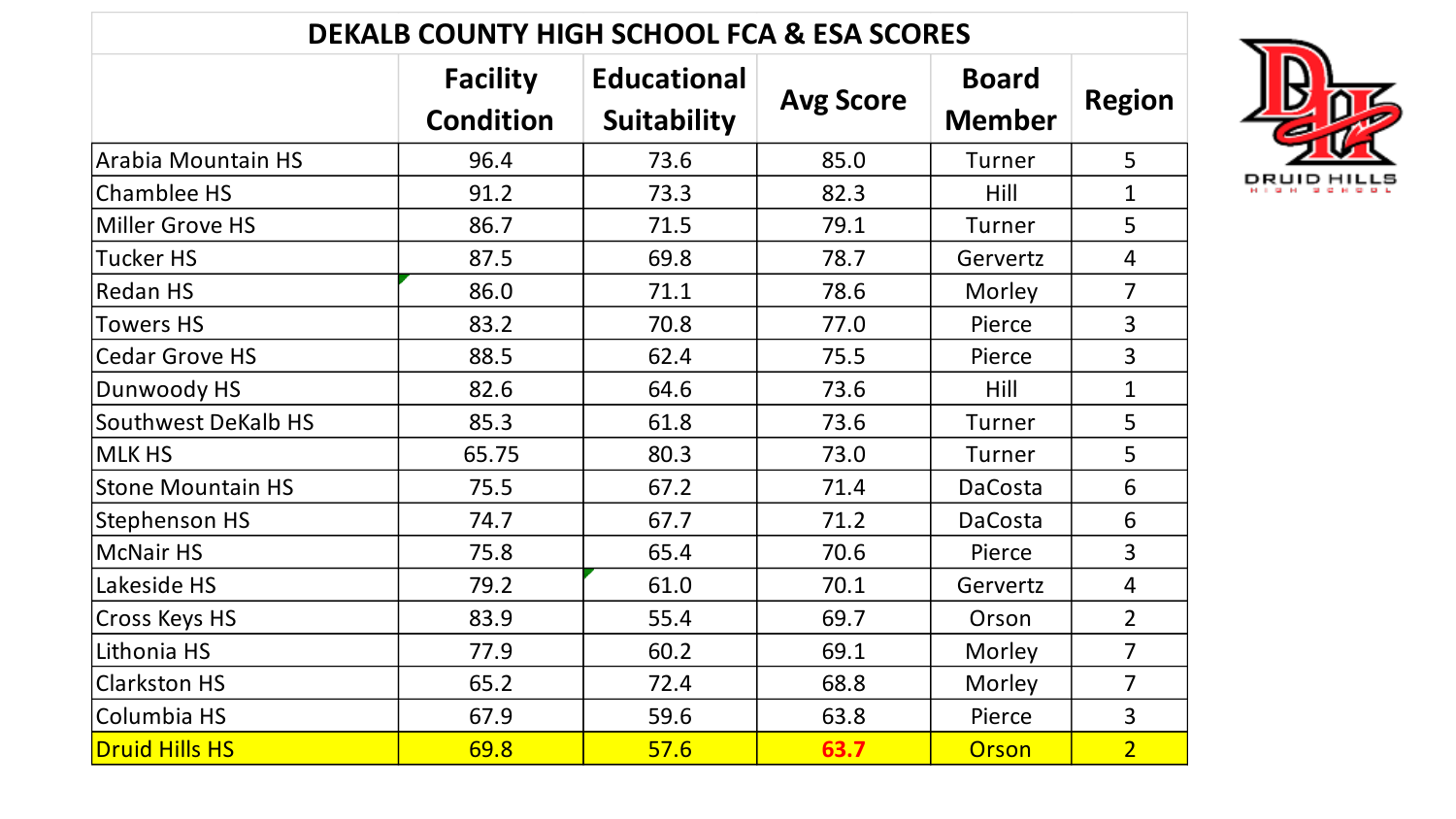## **DHHS is a "Frankensteined" Together Campus with Space, Security, Health and Safety Issues**

Have you been recently? If not, let us describe it.

- **Smallest and oldest** campus in the district.
- Comprised of 7 buildings of various eras **oddly connected**.
- 70 year old former elementary school with **small classrooms** and **tight hallways inappropriate for high school size bodies** and student learning.
- Students must regularly pass through **unsecure outside passages** to move between classes.
- **Roof leaks, flooding and mold and mildew**  prevail in most buildings.



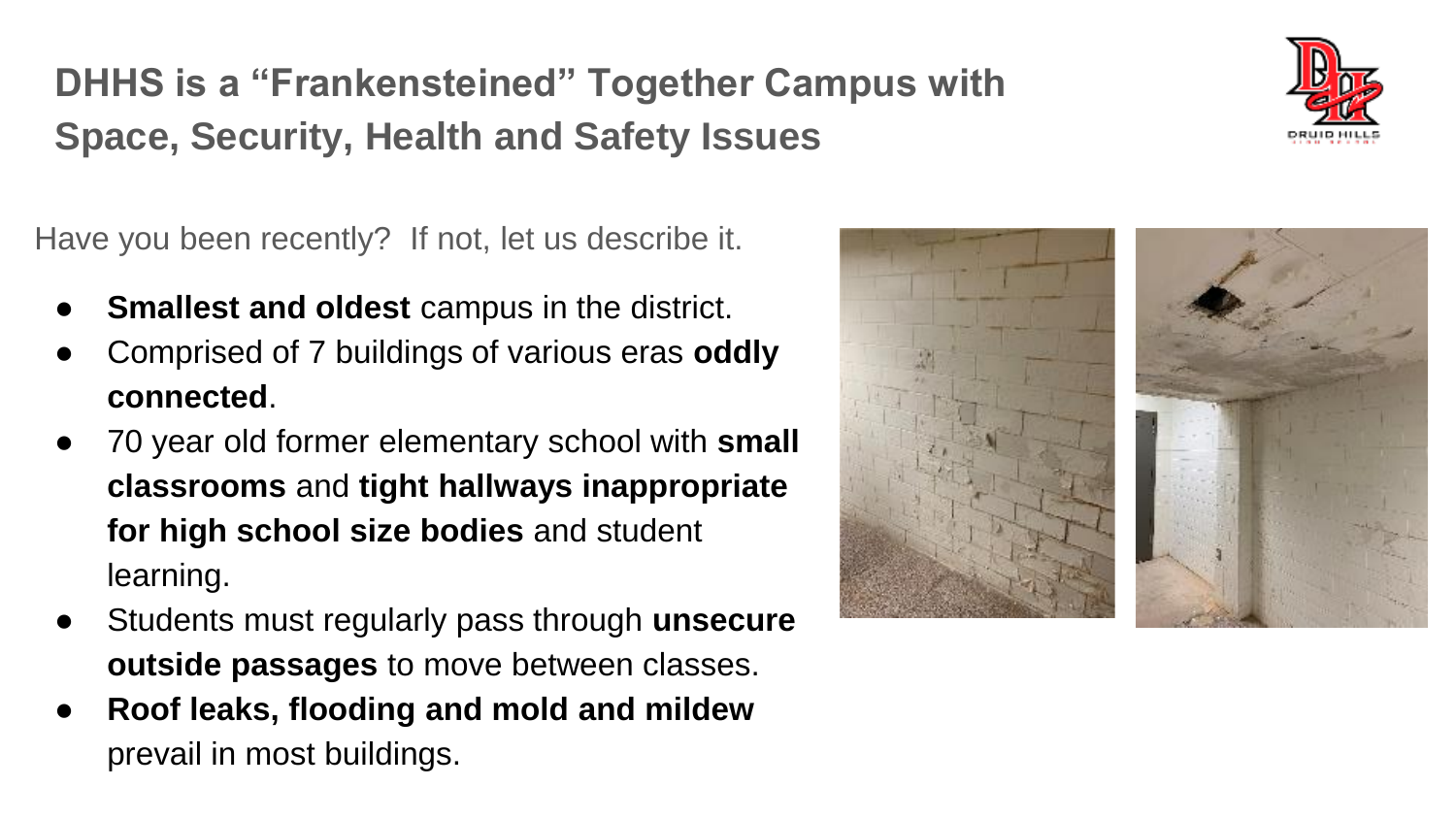**DHHS is a "Frankensteined" Together campus with Space, Security, Health and Safety Issues** 

- Storm water issues persist with the almost **century-old terra cotta pipes** seemingly crushed.
- The original 1930s era **gym building floods regularly with inches of water** after heavy rains
- The 60 year old gym is **fraught with leaks**.
- An elevator from the gym area opens **directly into the basement art classroom**.
- **Lack of Space Contrains Access and Restricts Ac**tivities At DHHS That Other High Schools Have On Campus



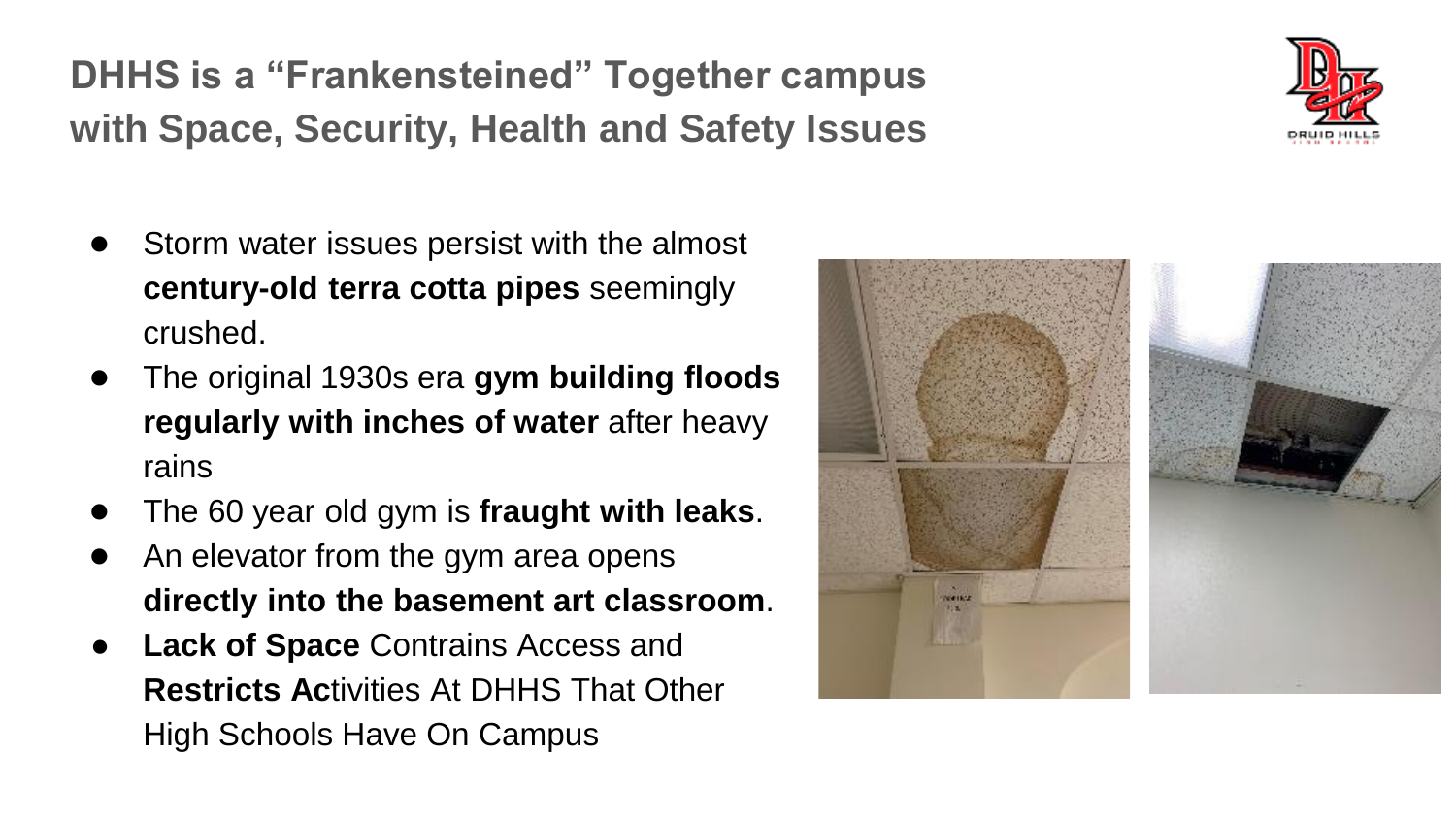**DHHS is a "Frankensteined" Together campus with Space, Security, Health and Safety Issues** 







# Roof Leak Damage & DANGER in the Computer Lab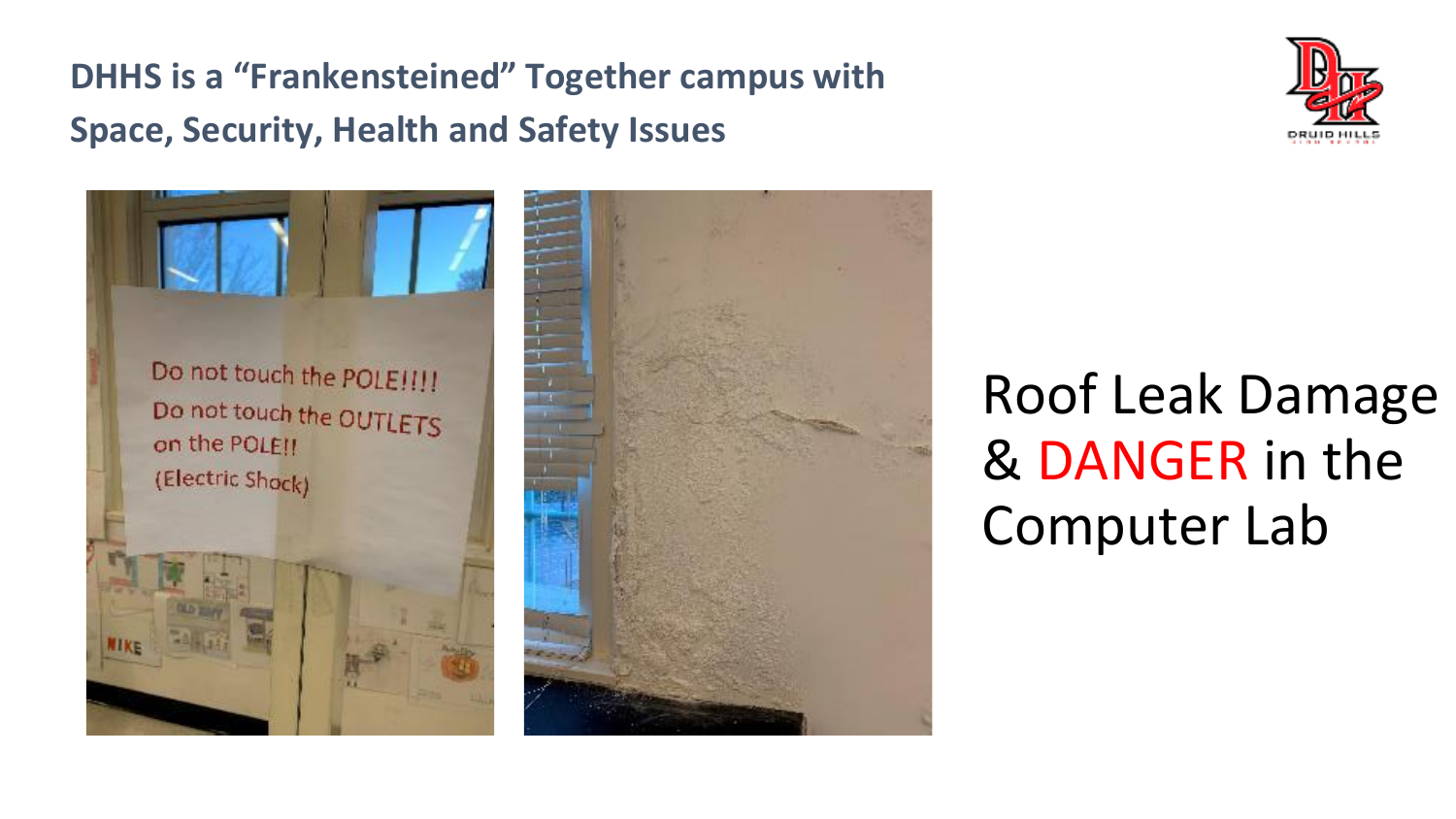### The Weight Room's Low Ceiling You literally can only lift weights above your head in certain spots. It's just dangerous.



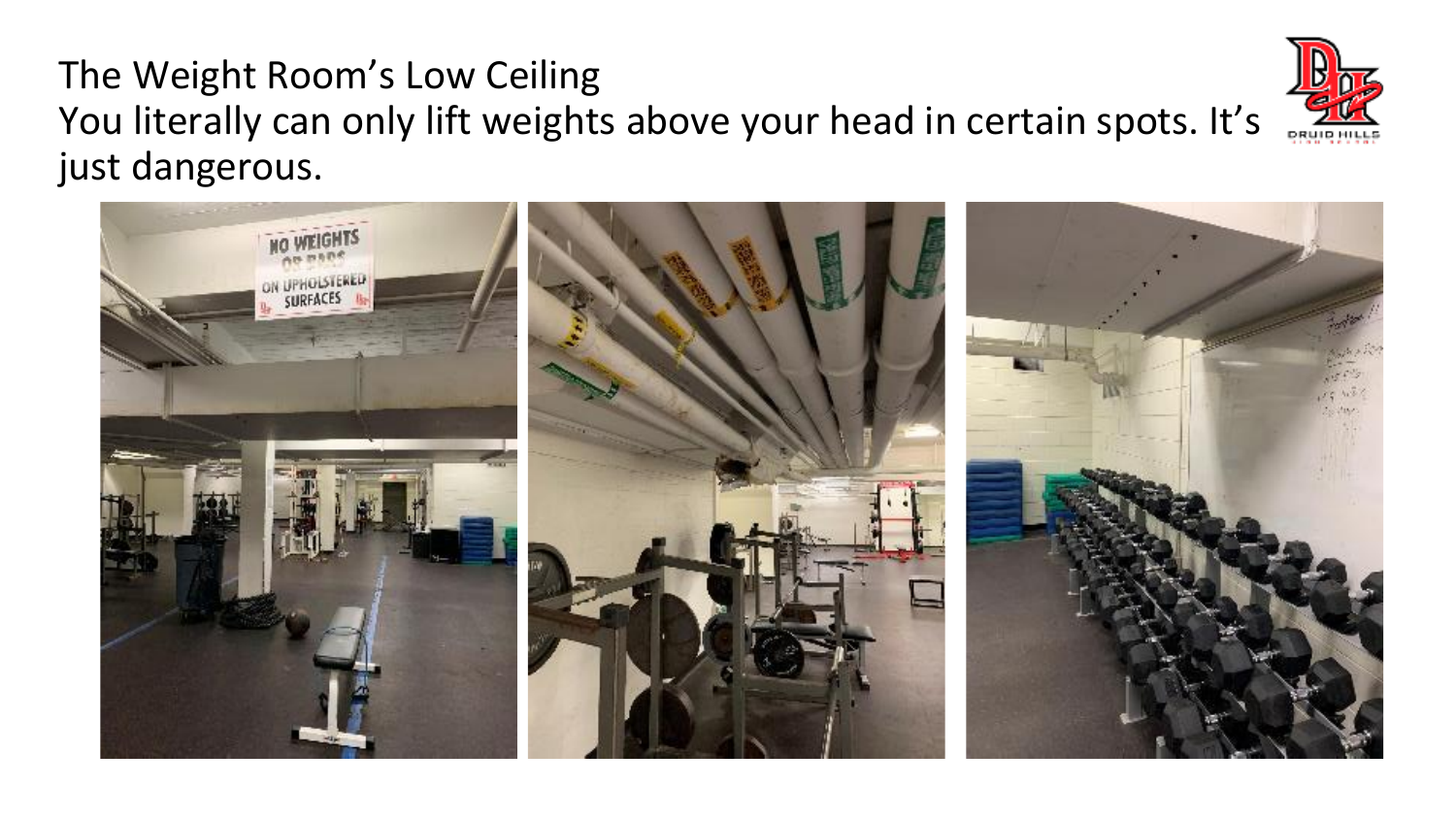#### **No Access = Railroad Tracks**



• THE **ONLY ACCESS** TO BACK OF SCHOOL & ATHLETIC GROUNDS IS A **NARROW 10.5' DRIVEWAY** NEXT TO GYM THAT **EMERGENCY VEHICLES COULD NOT NAVIGATE**

**No Access Emory Presbyterian Church**



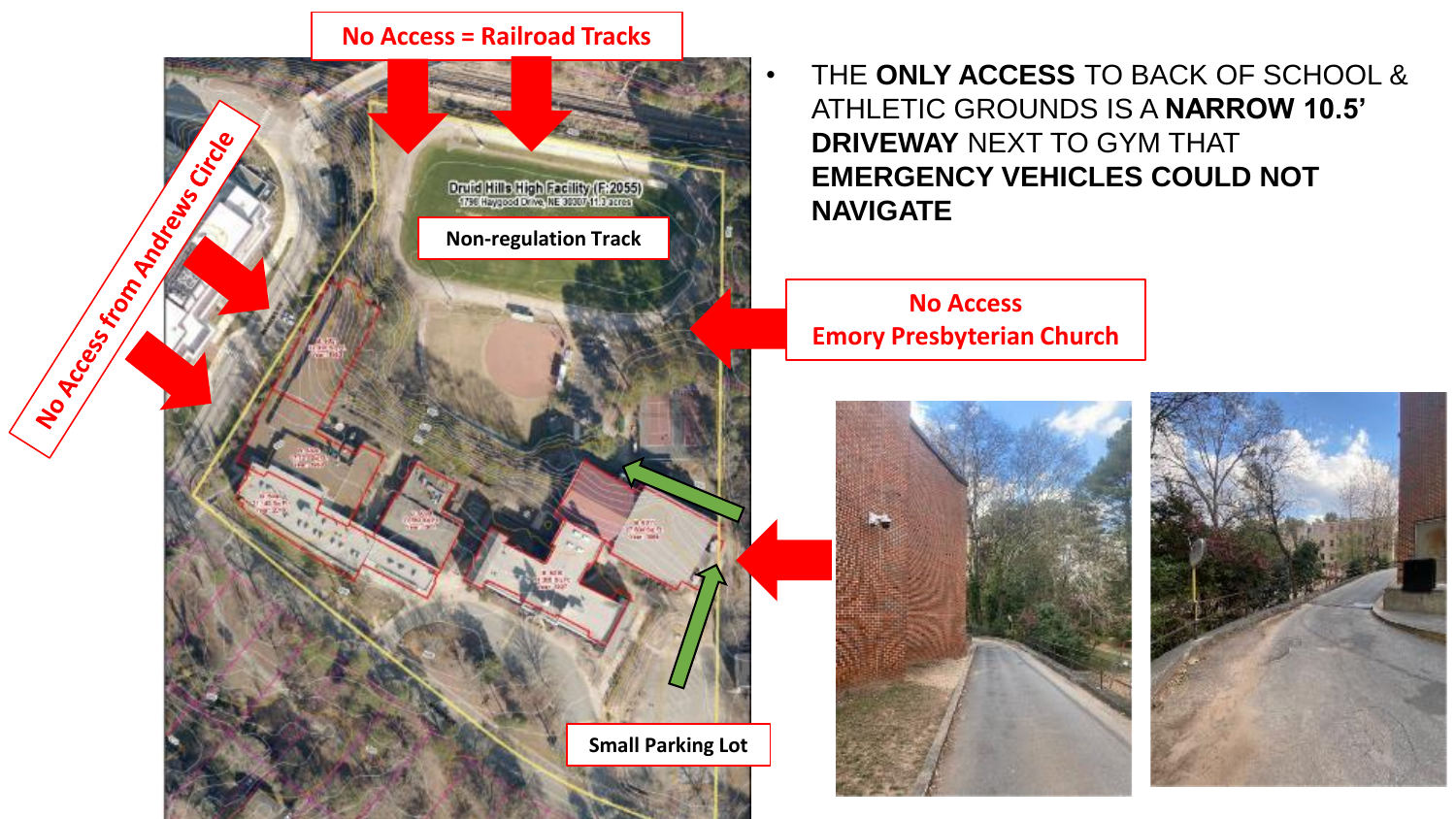Comprehensive Master Plan Recommendation

**DHHS** Recommended for **\$52MM Remodel and Modernization** by Perkins & Wills

Recommended Timing: **2022 – 2025**

### **Feb. 25 Board Meeting: 4 to 2 vote to remove DHHS from a Facility Priority List**

*Link to taped meeting; Facility Discussion starts at 12:00*  [https://view.earthchannel.com/PlayerController.aspx?&PGD=dekalbschga&eID=853&fbclid=IwA](https://view.earthchannel.com/PlayerController.aspx?&PGD=dekalbschga&eID=853&fbclid=IwAR2odw515UnG6UeKv3rUT_LpP5_Ru6N5Ba6yQEOBJ1XxoUynSv7sHr-Cig8) R2odw515UnG6UeKv3rUT\_LpP5\_Ru6N5Ba6yQEOBJ1XxoUynSv7sHr-Cig8

Voted to Remove DHHS: Turner (Chair), DaCosta, Hill, Pierce Voted To Keep DHHS on List: Orson, Gevertz Absent from Meeting: Morley Non-voting member: Supt. Watson-Harris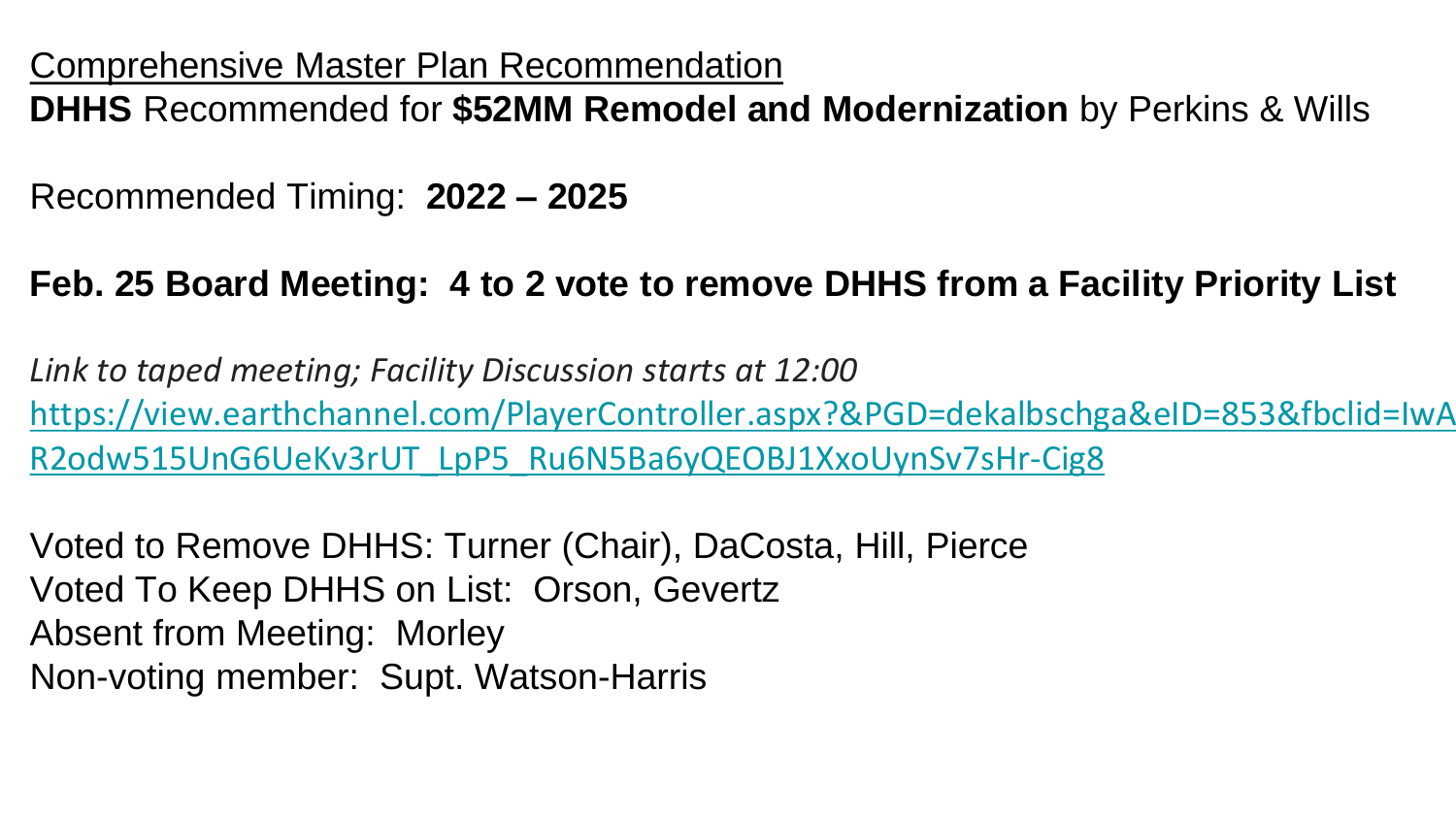Why Oppose DHHS Remodel & Renovation? This is what we have heard so far…



- *1. DHHS facility score was 69. Other schools are worse.*
- *2. Druid Hills Will Just Get Annexed to City of Atlanta or Decatur in the near future so why should we invest our Tax Dollars in DHHS?*
- *3. Why Don't You Just Flip the Middle School (the former Shamrock HS) with the High School and It Solves the Problems.*
- *4. Druid Hills Has Been Making Do With This Facility For Years, And They Don't Need A Major Renovation.*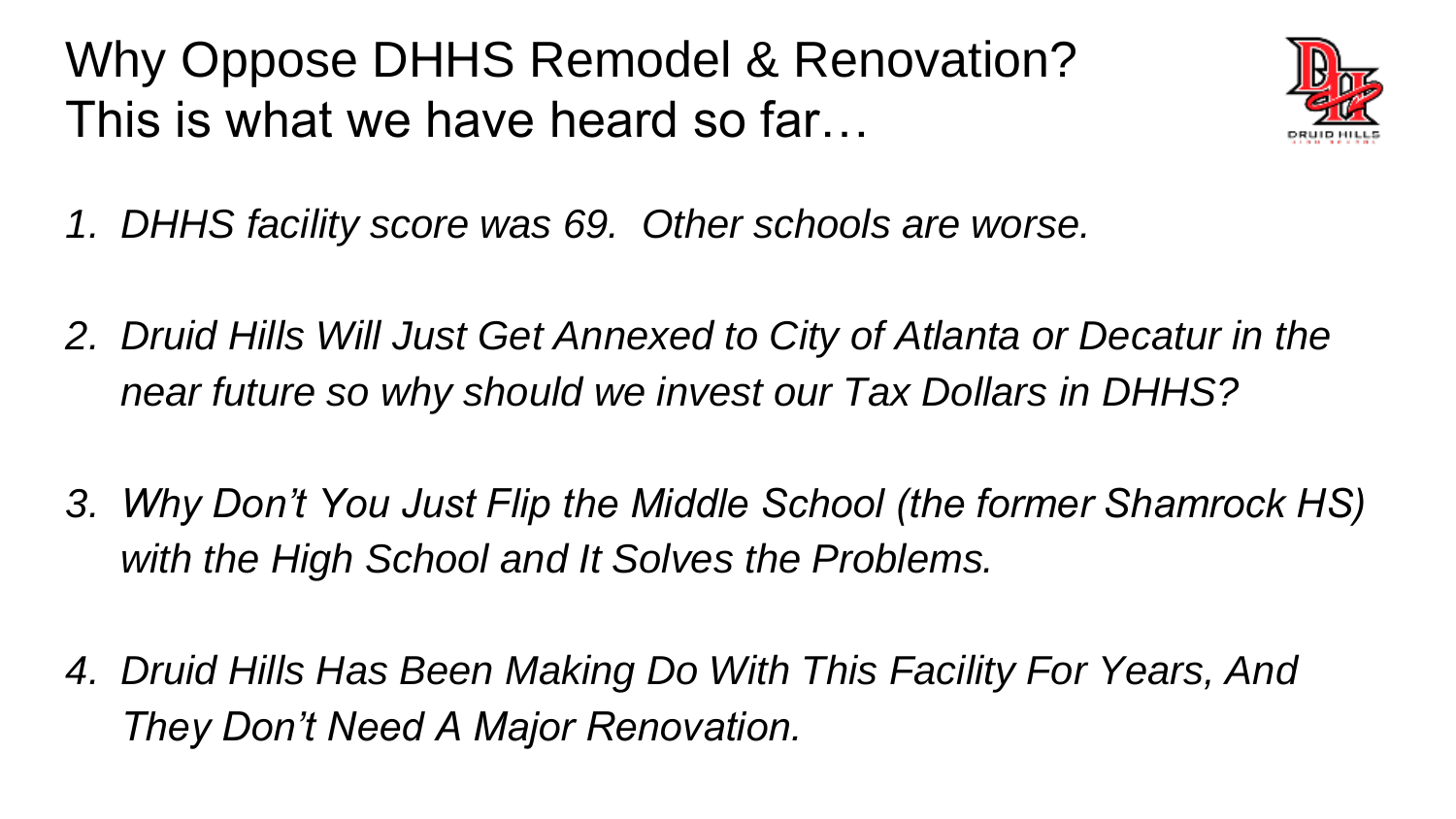# Why Oppose DHHS Remodel & Renovation? This is what we have heard so far…



- *DHHS facility score was 69. Other schools are worse.* DHHS score 69 is weighted with an 88 score for a new Science Building. 3 of 6 buildings scored in the 50's.
- *Druid Hills Will Just Get Annexed to City of Atlanta or Decatur in the near future so why should we invest our Tax Dollars in DHHS?* There is Legislation approved to protect DeKalb County investments from Annexation.
- *Why Don't You Just Flip the Middle School (the former Shamrock HS) with the High School and It Solves the Problems.* We would still have the same issues whomever occupies this campus.
- *Druid Hills Has Been Making Do With This Facility For Years, And They Don't Need A Major Renovation.*

The aged facilities can no longer be ignored or put off. No other DeKalb County High School has to deal with such old, deteriorating facilities.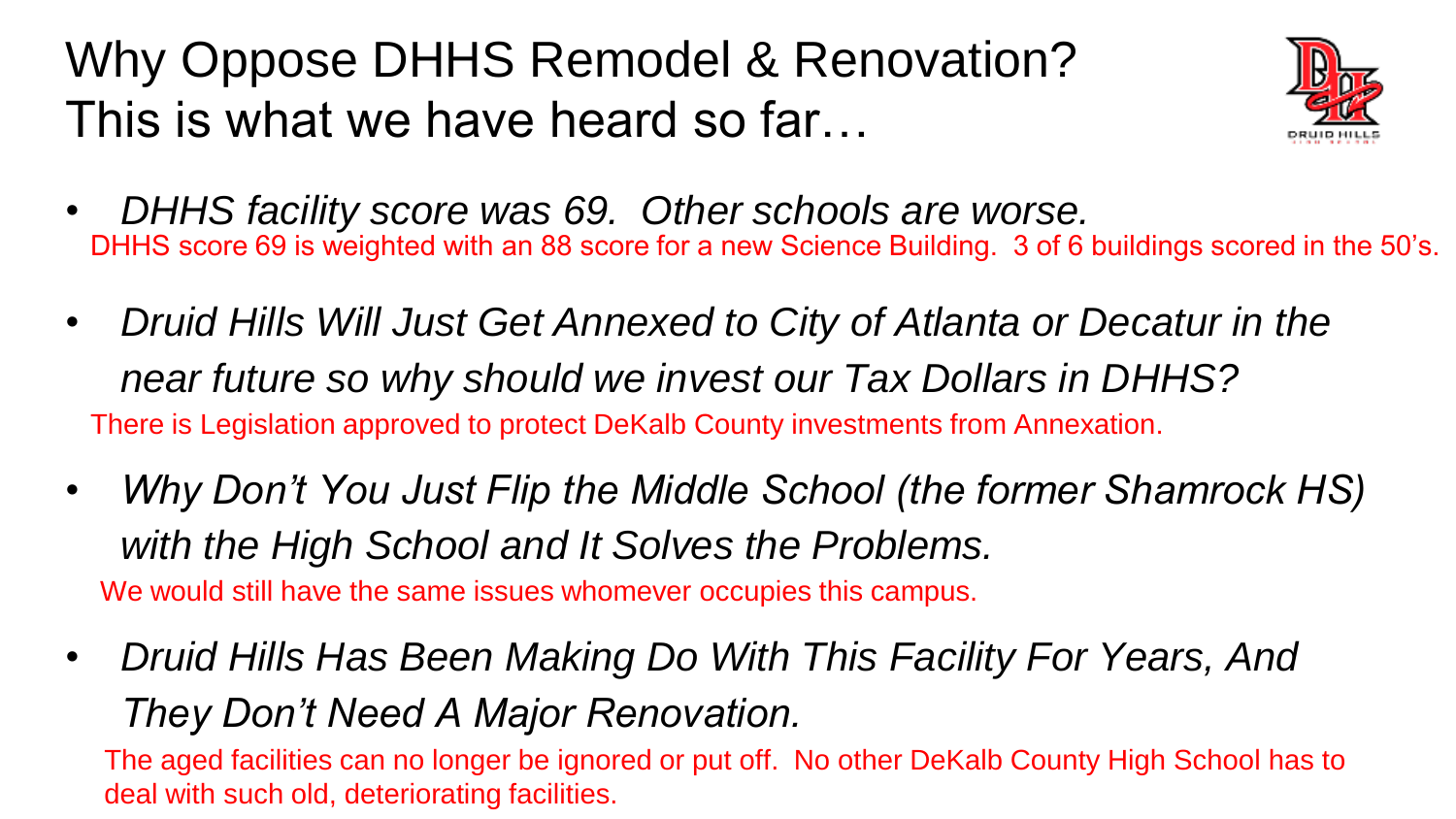# **Next Steps and Where We Need Your Help**



- Write Each Board Member a Letter To Support the \$52MM DHHS Remodel and Modernization as Recommended By Their Professional Agency
- Volunteer to speak at the Board Meetings During the Public Comment Section To Advocate for DHHS (Apiril 18, May 9, June 6, July 11)
	- o Sign up by Noon the Wednesday before by emailing Dorthea Brown dorothea\_brown@dekalbschoolsga.org
	- o Record 3 minute message the Friday before the Board meeting at 10:30 am Friday.
	- o 20 speakers max. each session
- Advocate for DHHS in Social Media with messages of support; combat misperceptions with Facts
- Other Ideas? Please add them to the chat.

To help please contact [tamarashipley@bellsouth.net](mailto:tamarashipley@bellsouth.net) or text 404 786-3952. Thank you!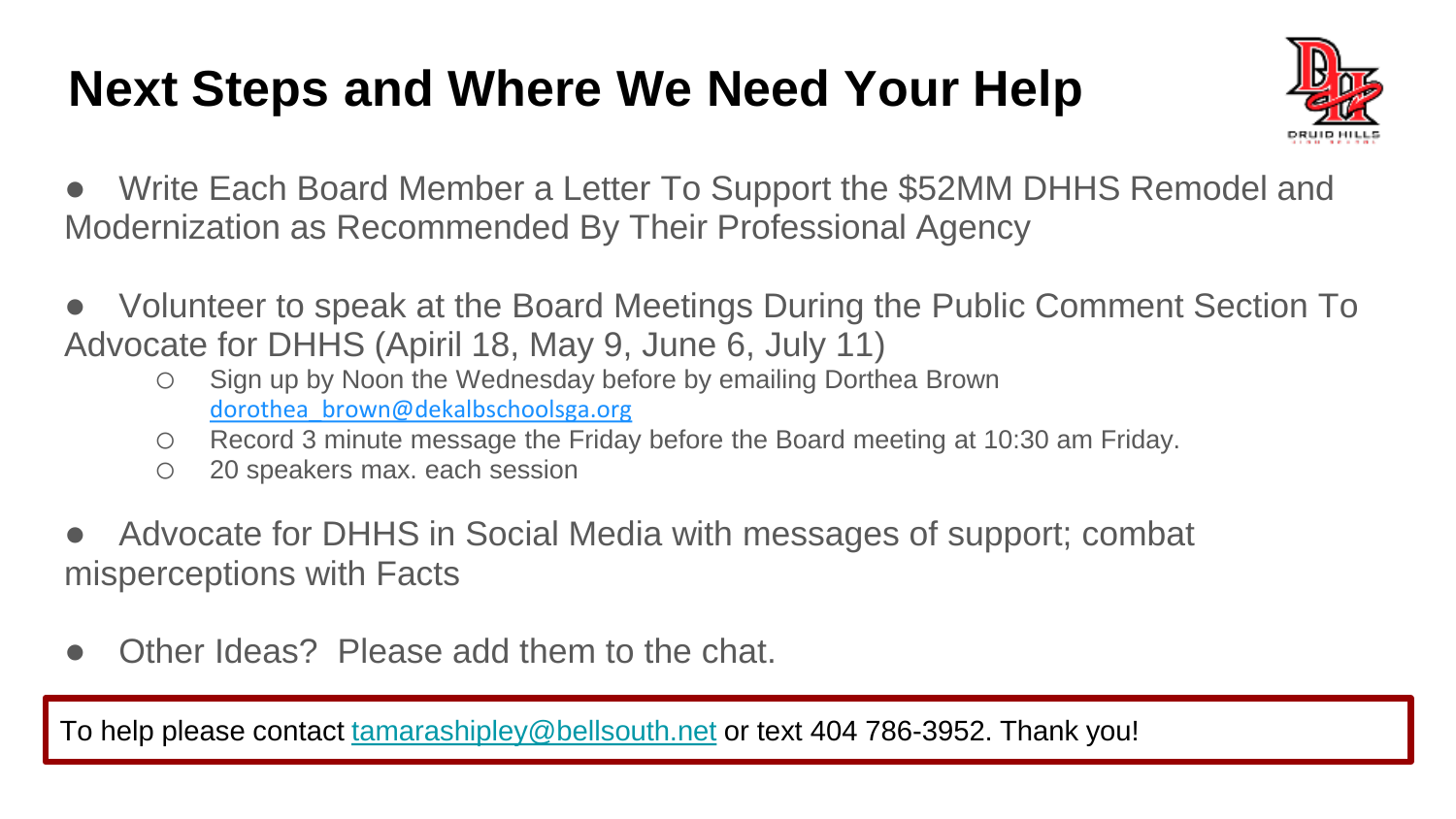# **Contact DeKalb County School Board Members**



District 1 Anna Hill [Anna\\_Hill@dekalbschoolsga.org](mailto:Anna_Hill@dekalbschoolsga.org) District 2 Marshall Orson [marshall\\_orson@dekalbschoolsga.org](mailto:marshall_orson@dekalbschoolsga.org) District 3 Deirdre Pierce [deirdre\\_pierce@dekalbschoolsga.org](mailto:deirdre_pierce@dekalbschoolsga.org) District 4 Allyson Gevertz **[Allyson\\_Gevertz@dekalbschoolsga.org](mailto:Allyson_Gevertz@dekalbschoolsga.org)** District 5 Vickie Turner [Vickie\\_Turner@dekalbschoolsga.org](mailto:Vickie_Turner@dekalbschoolsga.org) District 6 Diijon DaCosta [Diijon\\_Dacosta@dekalbschoolsga.org](mailto:Diijon_Dacosta@dekalbschoolsga.org) District 7 Dr. Joyce Morley [Joyce\\_Morley@dekalbschoolsga.org](mailto:Joyce_Morley@dekalbschoolsga.org)

Superintendent Cheryl Watson-Harris [Cheryl\\_Watson-Harris@dekalbschoolsga.org](mailto:Cheryl_Watson-Harris@dekalbschoolsga.org)

Presentation is posted on Druid Hills High School PTO website: <https://www.dhhspto.org/>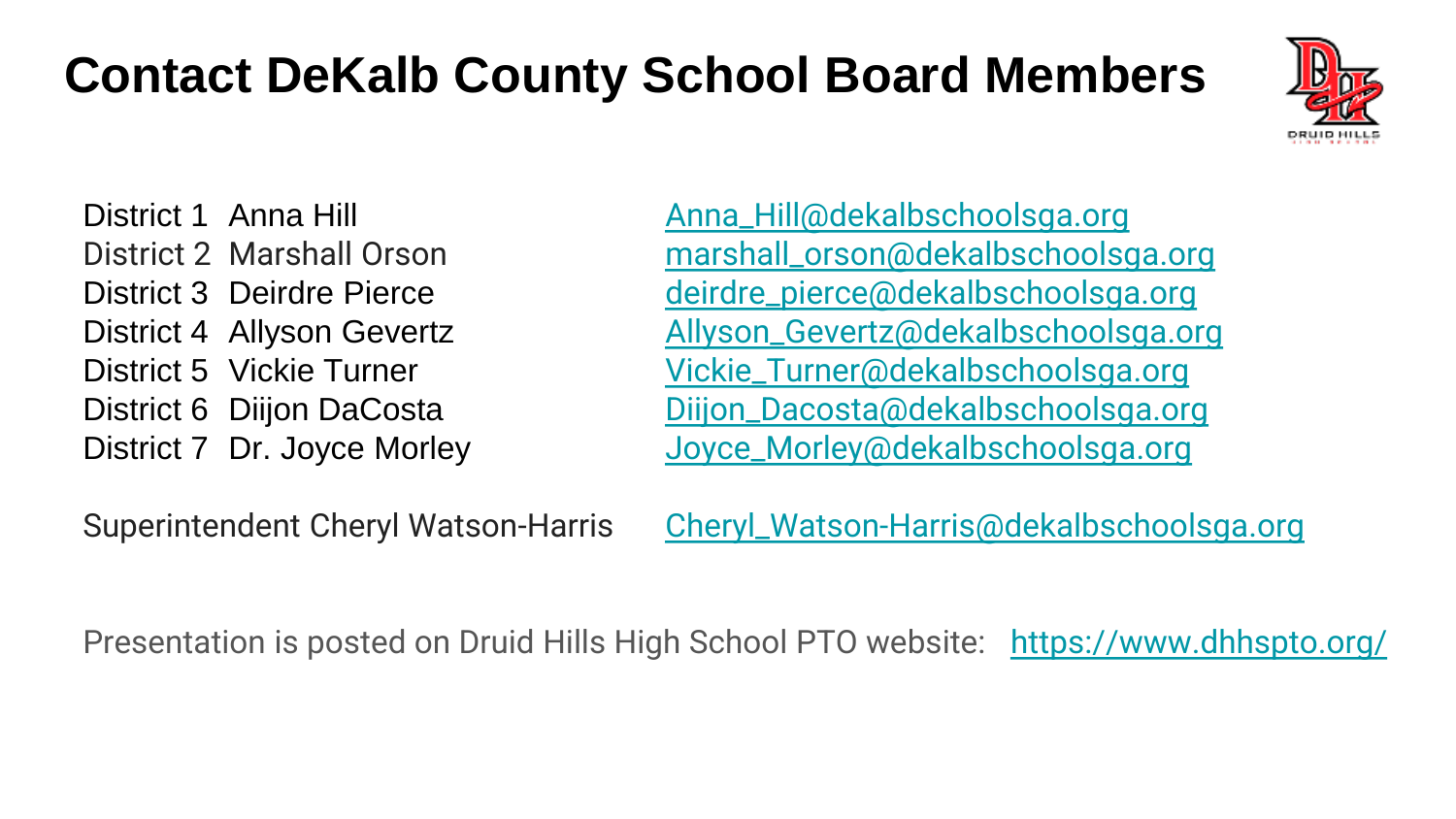## Sample Letter Available on DHHS PTO Website



#### Today's Date

#### Dear Insert Name of Board Member.

I am writing to you today to urge you to support the Comprehensive Master Plan (CMP) recommendation for a major renovation and modernization for Druid Hills High School. This is critical work desperately needed in order to continue to serve the families of the preater Druid Hills community. There are significant issues with the campus facilities that require serious attention that minor repairs cannot address. Please follow the recommendations of the professional agency that you hired to assess all DeKalb County facilities and fully fund the renovation and modernization of Druid Hills High School.

To reiterate the need for the major renovation and modernization of Druid Hills High School:

- . Druid Hills High School is the oldest high school facility in the District, dating back to 1919.
	- o Our Facility Condition Assessment (FCA) score was CQ.S. and is only that high due to the inclusion of a newer Science Building that was added in 2010; without the scores of this building, we would most likely be at the bottom of the FCA and ESA. rankings. 3 of our 6 buildings scored in the 50's. No other High School has a campus with this many failing buildings.
	- Our Educational Suitability Assessment (ESA) score was 57.6 reflecting the inadequacies of an outdated campus that includes an old elementary school that was poorly converted for high school use: 14 - 18 year olds are using a building built in 1950 for 5 - 10 year olds; the outdated cafeteria and gym date from the 1960's and our main building was constructed close to 100 years ago.
	- o The campus is riddled with water and sewage issues, damage and flooding, mold and mildew, HVAC problems, collapsed underground pipes and other systemic issues that cannot be addressed without a major renovation.
- . We are the smallest high school campus in the district. if not the state.
	- a Severe lack of space for adequate modern classroom instruction, parking, parent meetings, community events, extracumicular activities; Our weight room cannot accommodate weight training equipment; student athletes can touch the ceiling making training inadequate vs. the other District High School facilities.
	- a Not ADA compliant: students or faculty with disabilities cannot access many parts of our campus.
	- o Due to the relatively small size of the campus, a thoughtful renovation could make the land use much more efficient and effective for a modern learning facility and address the "hodgepodge" method that the campus has developed over its 100 years.
- . Major safety and security issues across the campus
	- 6 Emergency vehicles cannot physically access the back of the building, including the sports fields (softball, track, tennis).
	- a Numerous entrances/exit doors provide a security risk

Druid Hills High School has much to be proud of with our incredibly diverse student body and International Baccalaureate (IB) program. Our children deserve the same level of quality facilities and campus opportunities that you offer other DeKalb County High Schools. Please support the long overdue renovation and modernization of Druid Hills High School.

Sincerely.

## <https://www.dhhspto.org/>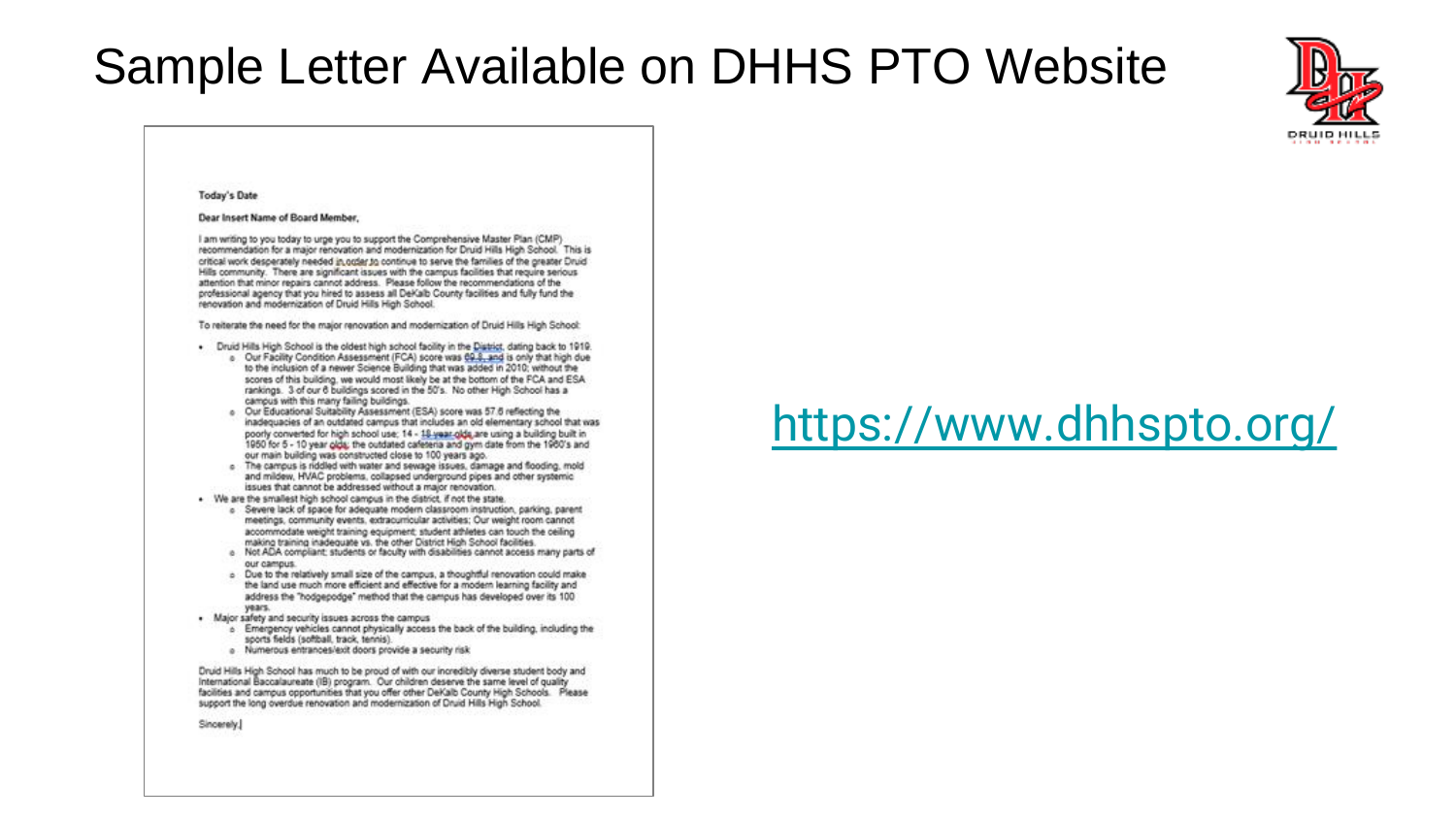**Next Meeting**

**DHHS Red Devil Task Force** 

**Monday, April 18, 2022**

**7 pm**

**Join Zoom Meeting**

**[https://us02web.zoom.us/j/83899795581?pwd=R](https://us02web.zoom.us/j/83899795581?pwd=R1ZzWk83SjJHWGVzdFh1dkpFMTkrUT09) 1ZzWk83SjJHWGVzdFh1dkpFMTkrUT09**



**Meeting ID: 838 9979 5581**

**Passcode: 556003**